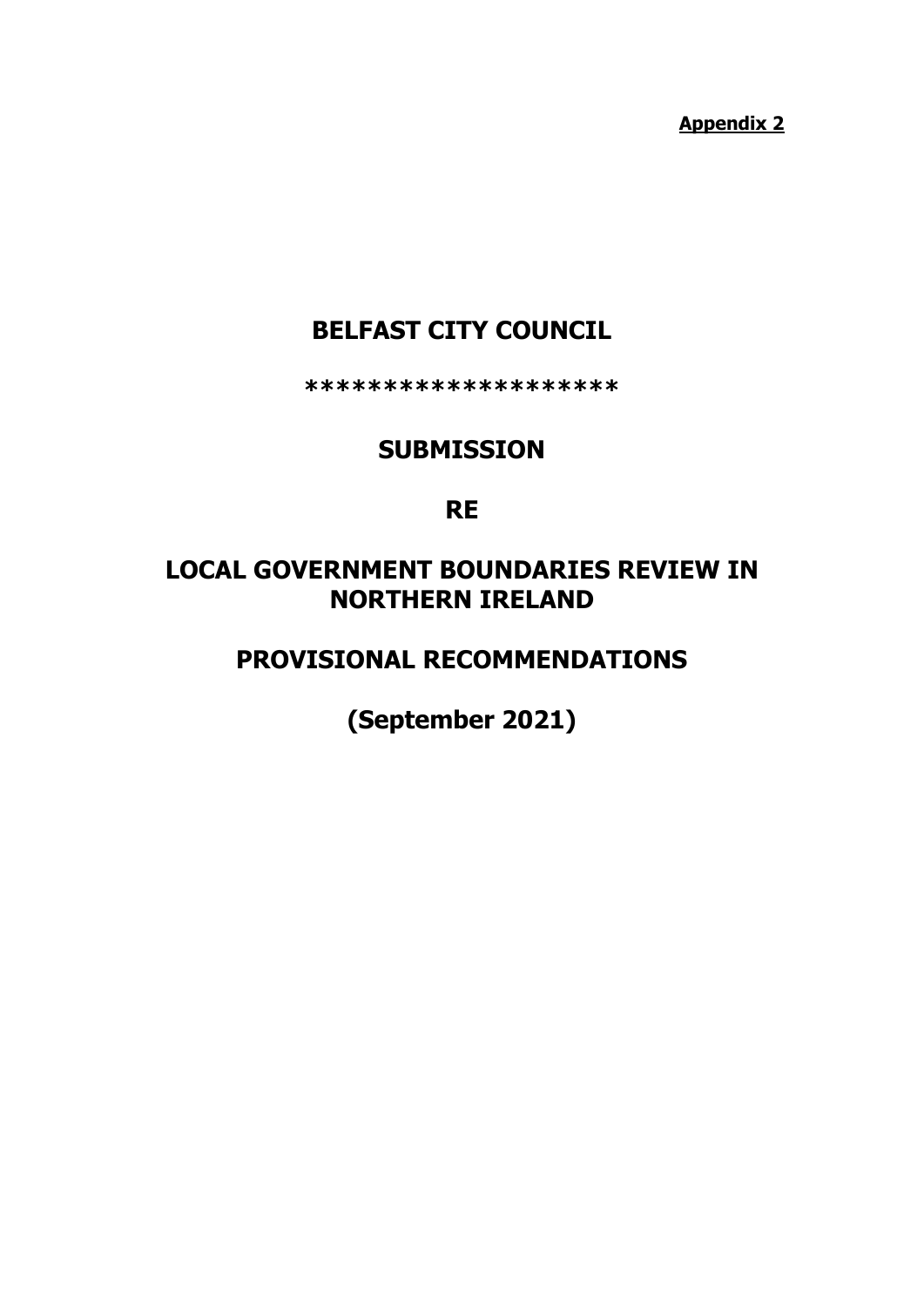## **Introduction**

This submission in response to the Local Government Boundary Commissioner's Provisional Recommendations 2021-22 is made on behalf of Belfast City Council.

The Commissioner will wish to note that, as with previous decisions in relation to boundaries review in Northern Ireland, the Council have advised individual parties to submit their own responses to the recommendations, particularly in relation to proposed changes to ward boundaries.

The following Council response can be categorised into:

(i) General Points pertaining to broad issues concerning the Commission's approach to the identification of boundaries; and

(ii) Specific Points in relation to Belfast.

## **(i) General Points re Boundary Delimitation**

A number of General Points on the approach to boundary delimitation can be distilled under the headings of (a) statutory parameters and (b) additional factors.

#### Statutory parameters

Please note from the outset that we understand how the Commission has arrived at its recommendations, having regard to the statutory parameters it has to work within. In this respect, we understand that Belfast has to be equipped with a certain number of wards that falls within the range of 55 to 65. We appreciate that the Commission, in the desire to appear evenhanded, would have a tendency to advocate the medium of this range, namely the 60 ward figure.

We also accept that a degree of interpretation has to be made in respect of what constitutes readily identifiable boundaries, in terms of the importance attached to physical features on the ground – whether they be man-made (roads, railway lines, etc.) or natural features (rivers, lakes or uplands).

To this end, we recognise that the existing urban footprint and Development Plans, such as the BUAP and Draft BMAP, can act as reference points for deciding what constitutes 'readily identifiable boundaries' for District Council areas. This is because Development Plans define settlement limits and apply land use zonings, particular those relating to green spaces between built areas, which need to be respected when defining boundaries.

Taking on board these points, the Council would refer the Commissioner back to the Final Recommendations from the previous Local Government Boundary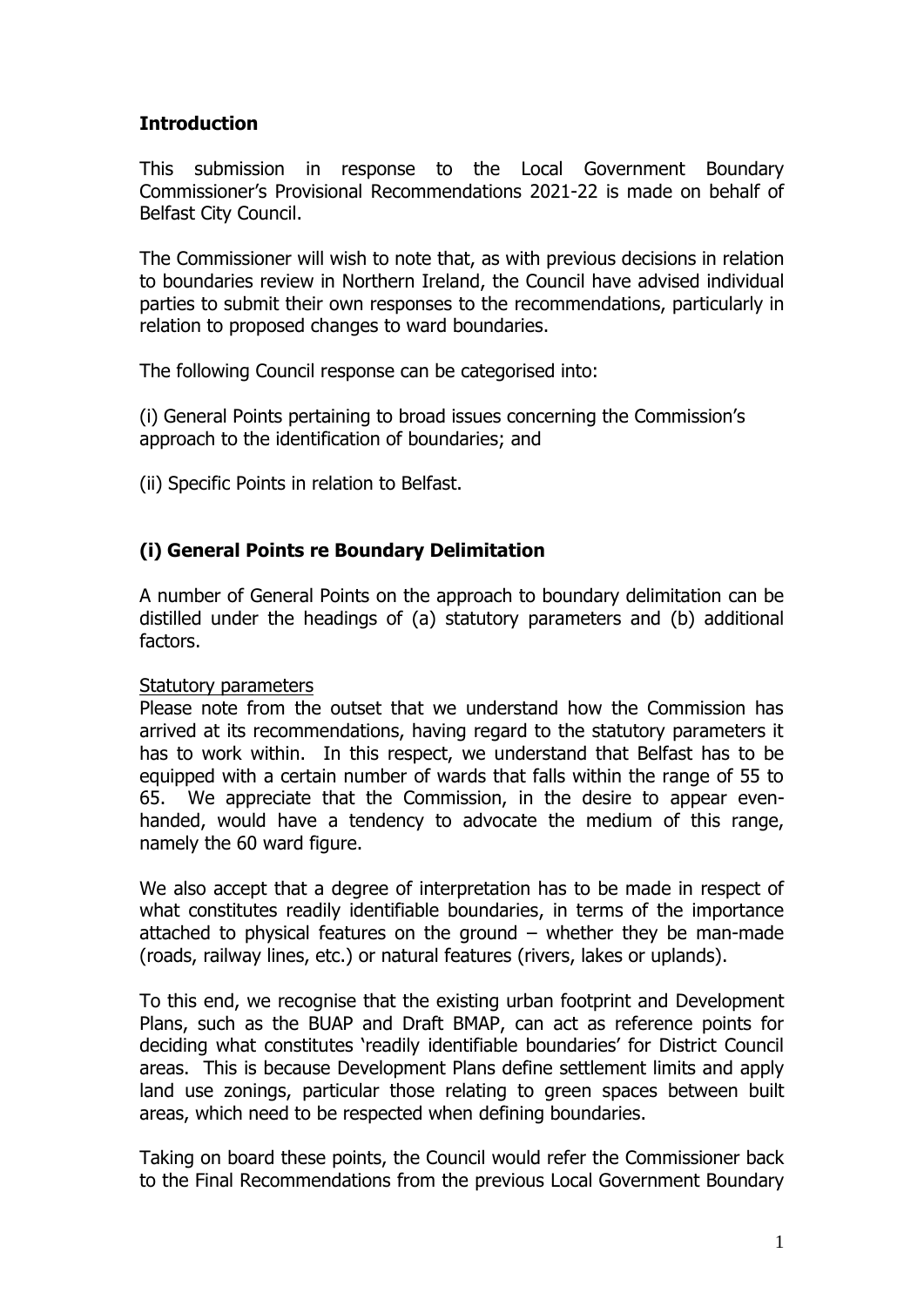Review in Northern Ireland in 2008 which made clear those features which the Commissioner adjudged to constitute 'readily identifiable boundaries' in the Belfast City Council area. As the Council argued at that time, such 'readily identifiable boundaries' provided support for the principle of expansion of the Belfast Council Area.

#### Additional Factors

Having stated the above, we would, however, like to make the Commissioner aware of a number of additional factors that may help inform her of the need to facilitate the expansion of Belfast's council area. There are essentially two of these: -

1. Firstly, we are well aware that the definition of Local Government Districts is very much premised on achieving greater efficiency in the delivery of services, in terms of securing better value for money and quality of service.

The definition of such boundaries must allow for the creation of a critical mass of population within the Belfast Council Area upon which to sustain and improve upon efficiency in the delivery of services. We say this for the very good reason that Belfast City Council has a disproportionate number of deprived wards in Northern Ireland.

Following the 2008 review a number of wards of similar socio-economic standing were included within the new Belfast City Council area (Twinbrook and Collin Glen, which are ranked the twentieth and the twenty first most deprived wards), making it even more imperative that the Belfast Local Government District be equipped with an optimum population size and geographical area capable of sustaining and improving services.

2. Secondly, we attach appreciable significance to the Regional Development Strategy for Northern Ireland and its aspirations (under SPG-BMA 1) to create a thriving Belfast Metropolitan Area based on a revitalised City of Belfast. In this regard, we view Belfast as the regional driver of growth in Northern Ireland and all efforts to promote this objective in the form of bolstering its population size should be welcomed. This is especially so when it is considered that, in recent times, Belfast has endured significant population loss to surrounding districts.

## **(ii) Specific Response in relation to Belfast**

Against the background of the general points outlined above, we would like to make the following comments in respect of the existing Belfast City Council district boundary.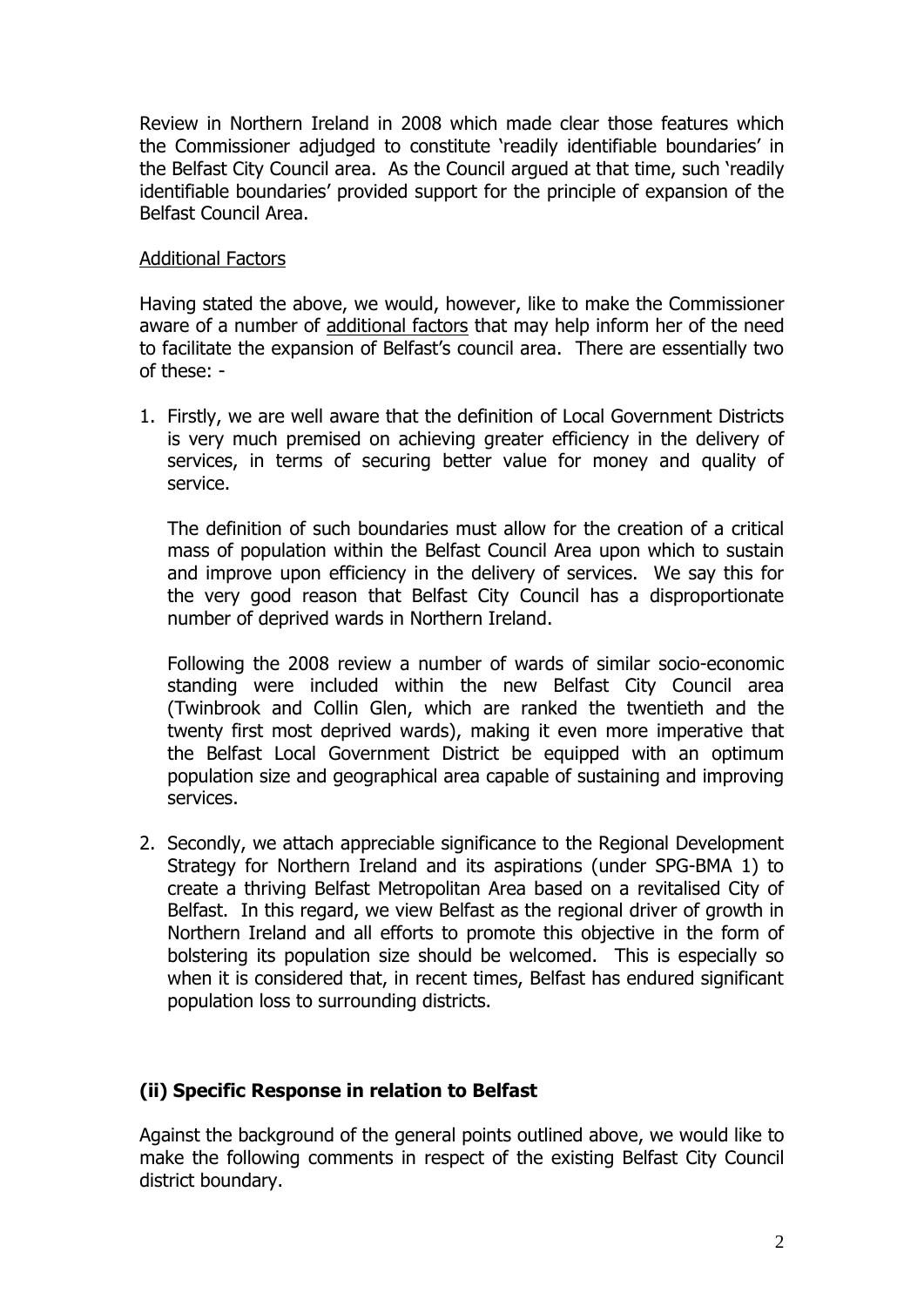### Boundary with Lisburn and Castlereagh City Council

The previous Local Government Boundary Review for Northern Ireland - Final Recommendations 2008 included a recommendation to place the Galwally area (including Forestside) within the new Belfast City Council district area. However, as the Commissioner will be aware, the NI Assembly ultimately approved the Final Recommendations with some amendments, one of which included the placement of the Galwally area within the new Lisburn and Castlereagh City Council area. Belfast City Council would contend that this decision by the NI Assembly disregarded the logic governing the need to have regard to the 'readily identifiable boundaries' guidelines and was in contravention of the clear recommendations of the Boundary Commissioner.

This decision, as Belfast City Council argued at the time, amounted to an irrational departure from those features that have helped to shape the delimitation of the District Boundary in this part of Belfast, namely the readily identifiable boundaries of the Outer Ring Road and the upland topography in this area. Indeed, when viewed on a map, it graphically stands out as an aberration in boundary demarcation.

#### Forestside catchment area

There are different ways to approach the calculation of catchment area figure as it can be done on a spend or population (customer) basis, both of which could be further refined in many ways to take account of the different days, times of travel, population / household composition, socio/economic group.

The Council however believe that that the simple drive time catchment analysis could be utilised as it is based on published data and standard tools.

The appended diagram shows the extent of the catchments generated for 0- 5, 5-10, 10-15 and 15-20 minutes. For the table these polygons were used to determine the number of residential properties (using the OSNI Pointer Domestic Address from 27/07/2021).

|                                      | <b>Percentage of Pointer Domestic Addresses by Council Area</b> |                                 |                                       |                                              |                                            |
|--------------------------------------|-----------------------------------------------------------------|---------------------------------|---------------------------------------|----------------------------------------------|--------------------------------------------|
| <b>Drivetime</b><br><b>Catchment</b> | <b>Belfast</b>                                                  | Lisburn &<br><b>Castlereagh</b> | Ards &<br><b>North</b><br><b>Down</b> | Newry,<br><b>Mourne &amp;</b><br><b>Down</b> | <b>Antrim &amp;</b><br><b>Newtownabbey</b> |
| $\vert 0 - 5$ mins                   | 69.6                                                            | 30.4                            | 0.0                                   | 0.0                                          | 0.0                                        |
| $\vert$ 0 - 10 mins                  | 84.3                                                            | 15.6                            | 0.1                                   | 0.0                                          | 0.0                                        |
| $\vert 0 - 15$ mins                  | 74.4                                                            | 19.5                            | 4.8                                   | 1.1                                          | 0.2                                        |
| $\vert$ 0 - 20 mins                  | 62.7                                                            | 20.4                            | 8.5                                   | 2.5                                          | 5.9                                        |

There have been no major applications at Forestside that could provide an assessed catchment for the Centre although the Centre was assessed as part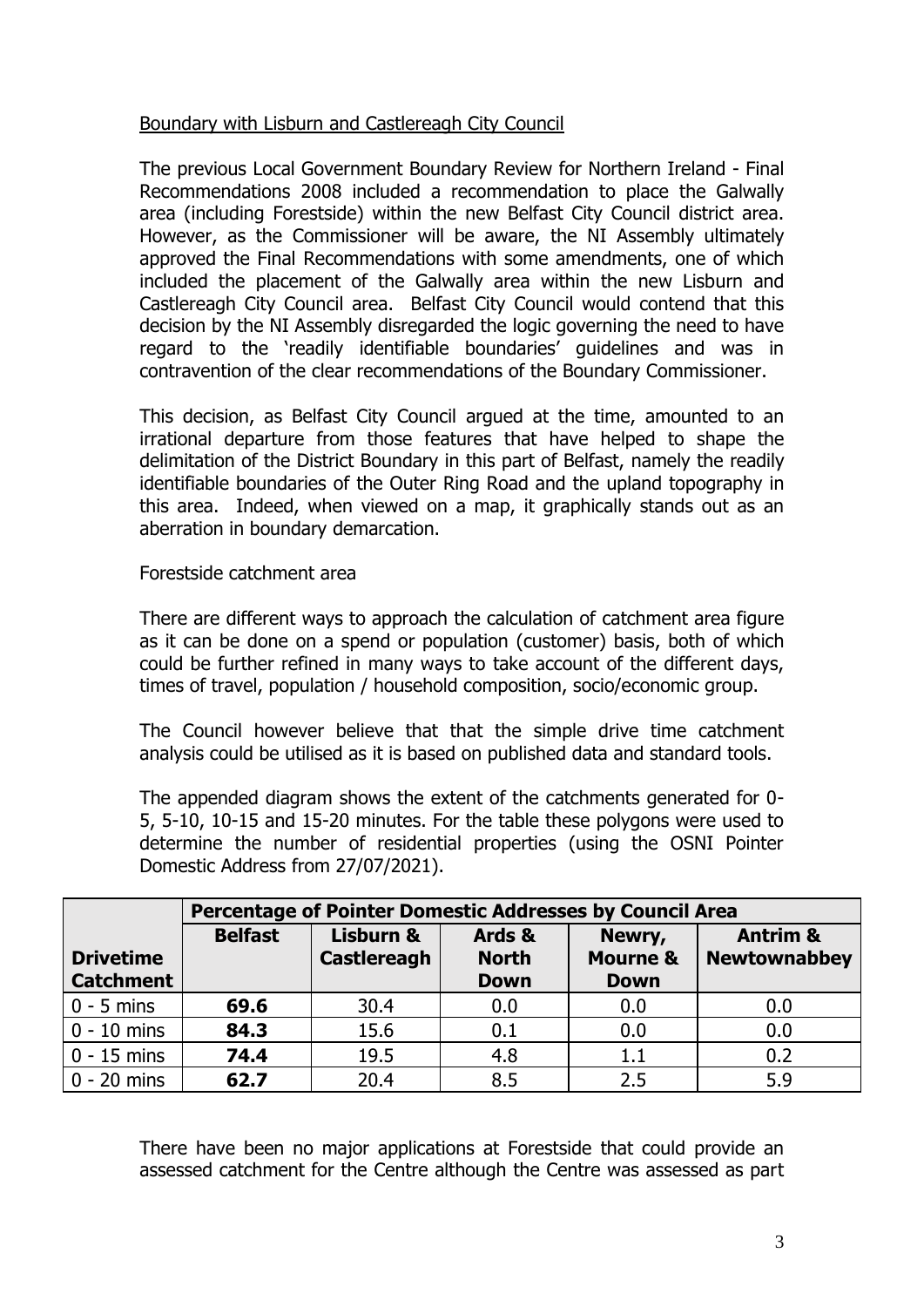of the Lisburn & Castlereagh Retail Capacity Study 2018. In para 6.5.4 (page 25) of that study the concluding statement is at best a simplification in terms of potential draw from outside "In the Forestside catchment, it was estimated that 50% of the comparison turnover of the centre came from outside the area; principally from the Belfast suburbs, as the shopping centre is right on the border of the Council area". Both the average household size and available income would have to be significantly higher to sustain such a conclusion.

Belfast City Council also notes that the various objections from the former Lisburn and Castlereagh councils to the Final Recommendations in 2008 in respect of this area, (whilst not being deemed sufficient at that time to change the Final Recommendations), which carry less weight now given that i) the majority of LCCC council services have since been transferred to the Island Civic Centre in Lisburn, and ii) a range of new bus routes has been introduced since 2008 (including the Glider service and the proposed Phase 2 of Glider) which extend routes into the Lisburn and Castlereagh district.

The Council would also make a case based on which authority is best placed to manage and address the wider implications of the District Centre's operations, accessibility and servicing. The A55 Outer Ring Road is a significant physical barrier and much of the potential for improvements in accessibility with potential for better integration into the surrounding urban areas would naturally lie with Belfast City Council in relation to the geography of the site and the potential for integration with existing services.

Taking into account each of these points, and the Commissioners previous recommendations, the Council does not agree with the Provisional Recommendation at para 7.3.1 which recommends that the Belfast "district boundary line should remain unchanged".

Belfast City Council would therefore requests that the Local Government Boundary Commissioner reassess the findings of the 2008 Local Government Boundary Review including the "Final Recommendations" report and the "Report of the Assistant Commissioner Sarah Havlin on Belfast City Council district" which clearly recommended that the Galwally area containing Forestside should reside within the Belfast district boundary based on the statutory parameters highlighted above.

#### **District Boundary with regards to the Harbour Ward**

The Council also wish to highlight an issue with the district boundary as it pertains to the Harbour ward, and in particular the extension to the harbour which has resulted in part of the harbour infrastructure existing outside of the district boundary (see image below).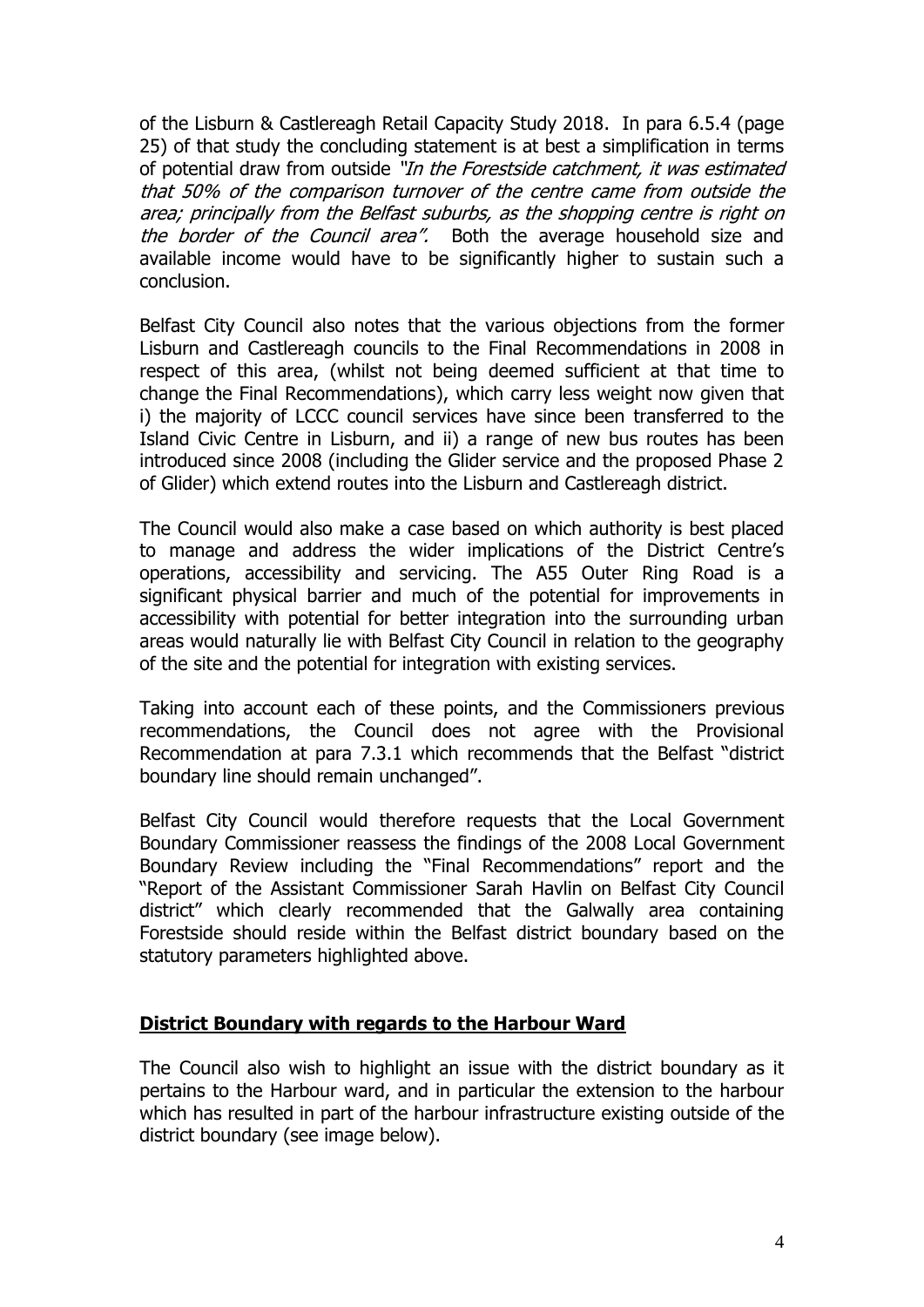**Existing Situation (area currently beyond the BCC boundary)**



The exercise of powers and responsibilities are normally linked to the LGD geography. This creates an issue for the Council not only in terms of rates but also for enforcement with regards to any event which may happen beyond our line and therefore jurisdiction. The Council would note that there is a further approved extension (planning permission at appendix 1) beyond the currently constructed area shown on the plans – see red line below. The Commissioner when considering any modification to the district boundary may wish to take this into account also.

### **Example of potential new boundary to encompass the extension of the Harbour**